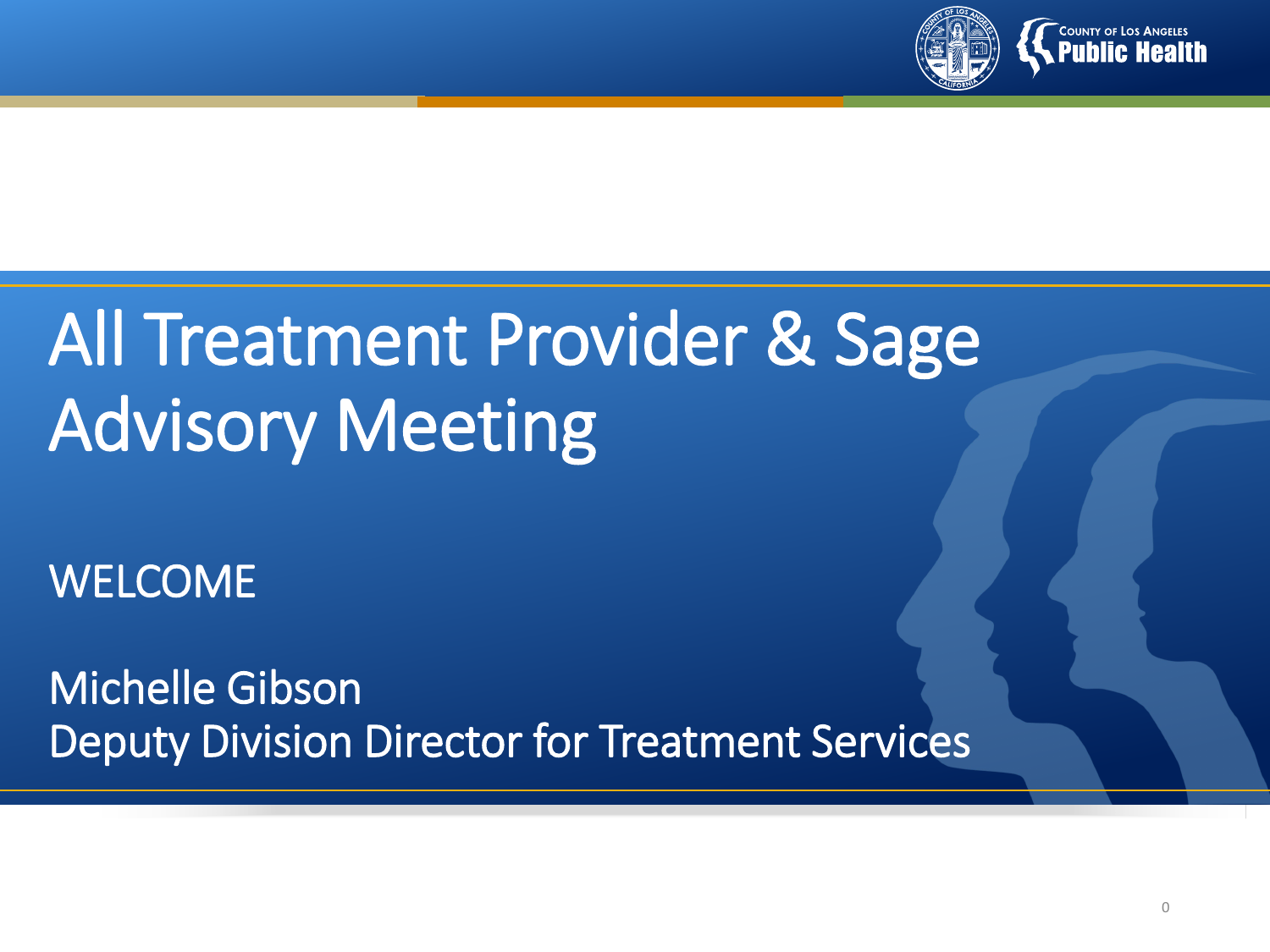

# **COVID-19 Update**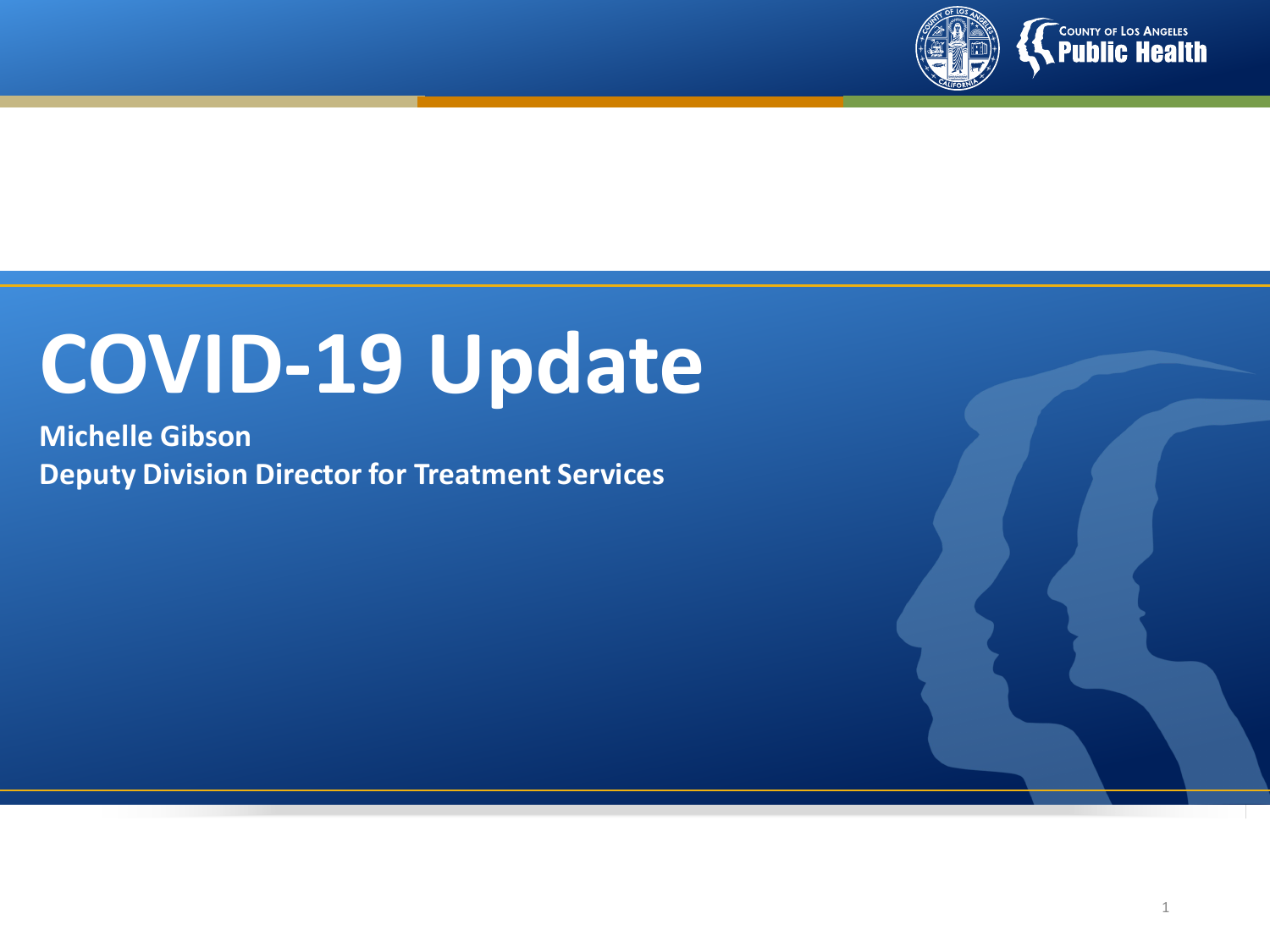

#### **COVID-19 Updates**

- Revised Safer at Home Order:
	- State: <https://covid19.ca.gov/stay-home-except-for-essential-needs/#rshoqas>
	- Local:<http://www.publichealth.lacounty.gov/media/Coronavirus/reopening-la.htm#orders>
- Vaccines: DPH updated the COVID-19 Vaccine documentation requirements for qualified healthcare workers and County will no longer accept a letter from employers attesting to a worker's eligibility. <http://publichealth.lacounty.gov/acd/ncorona2019/vaccine/HCWSignup/>
- [IN 20-01 COVID-19:](http://publichealth.lacounty.gov/sapc/bulletins/START-ODS/21-01/SAPCIN21-01COVID-19.pdf) Allowable cost-based payments will not be [automatic as occur](http://publichealth.lacounty.gov/sapc/bulletins/START-ODS/21-01/SAPCIN21-01COVID-19.pdf)red during the end of Fiscal Year 2019-2020, so provider action and documentation submission is required to initiate a COVID-19 cost-based payment.
	- *For agencies that would benefit from this, please initiate your request for these payments by sending substantiated costs (e.g., General Ledger detail) to Edita Mendoza at [emendoza@ph.lacounty.gov](mailto:emendoza@ph.lacounty.gov) with copy to Vella Louie at [vlouie@ph.lacounty.gov](mailto:vlouie@ph.lacounty.gov)*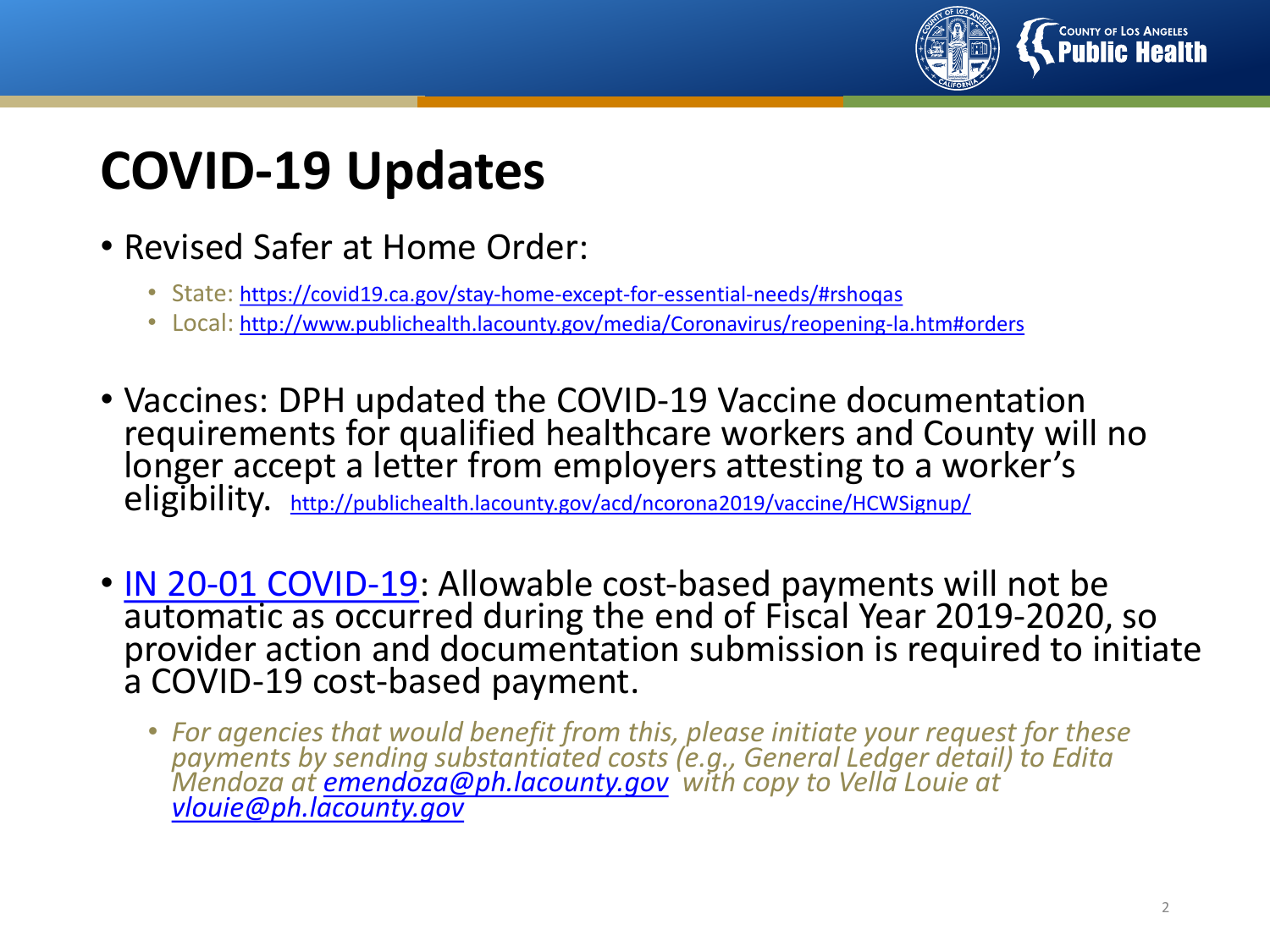

## **DMC-ODS & CalAIM**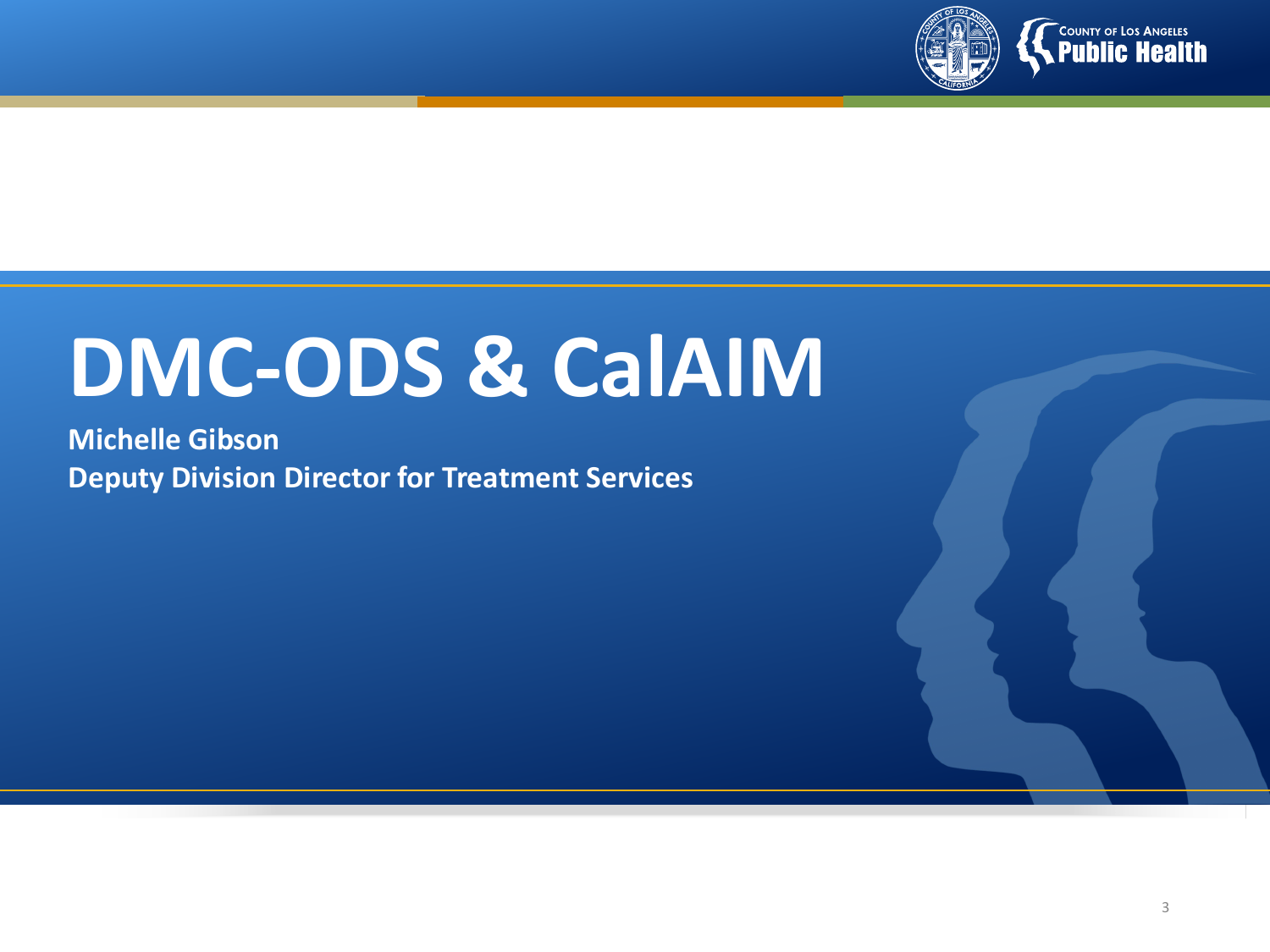

#### **DMC-ODS Waiver Extension and CalAIM**

- Federal Centers for Medicaid and Medicare Services (CMS) approved California's DMC-ODS Waiver 1-Year Extension but policy<br>modifications (e.g., removal of residential episode caps) are still pending.
	- *Provider Advisory Committee (PAC) conducted a workgroup on 1/28/21 to begin discussions on the impact of the 30-day Statewide average residential length of stay and if programmatic adaptations may be needed.*
	- *SAPC will notify providers when changes will take effect.*
- California Advancing and Innovating Medi-Cal [\(CalAIM\)](https://www.dhcs.ca.gov/calaim) included in<br>Governor's budget with a launch date of Janua[ry 2022](https://www.dhcs.ca.gov/calaim) and payment reform – movement from cost reimbursement to Intergovernmental<br>Transfers – in July 2022.
	- *Expect significant changes on the SAPC- and provider-levels with an increased need to define, enhance and maintain quality- and outcome-based services instead of a focus on the cost to deliver those services.*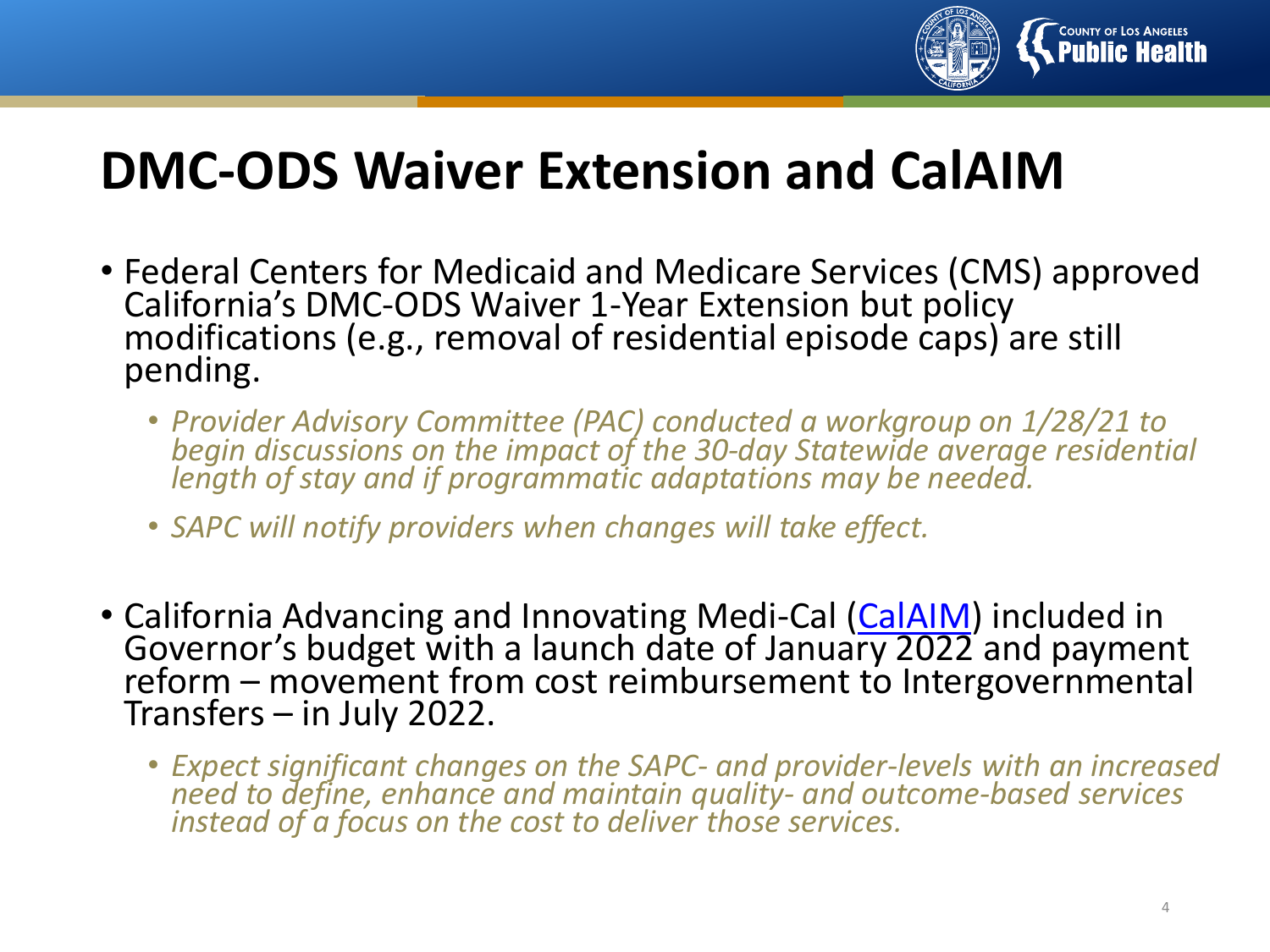

## **FY 2021-22 Rates Update**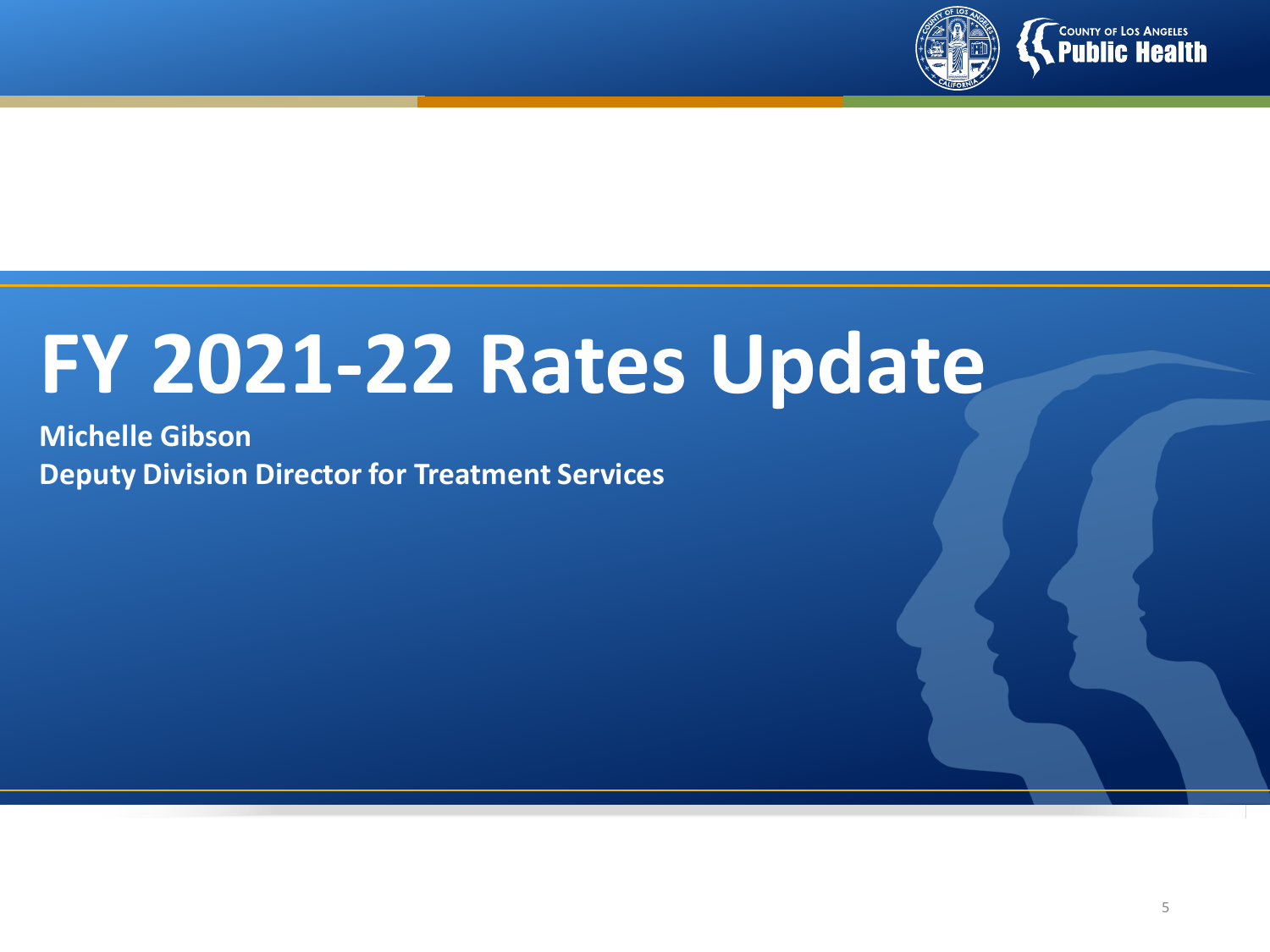

#### **DMC-ODS Rates Negotiation Process**

- SAPC, in collaboration with an actuarial firm, conducts a fiscal analysis that considers fair market rates, provider costs (as available), utilization, and required local contributions to cover treatment costs (between 10%-50% for Medi-Cal enrolled or 100% for non Medi-Cal enrolled).
- SAPC submits proposed rates to DHCS for review and approval by February 1, 2021 for the upcoming Fiscal Year.
- DHCS approves rates in the mid-late Spring.
- SAPC initiates the configuration and testing process in the EHR- Sage with the goal of readiness to submit claims by July 1.
- DHCS sets DMC rates for Opioid Treatment Programs and Medications for Addiction Treatment.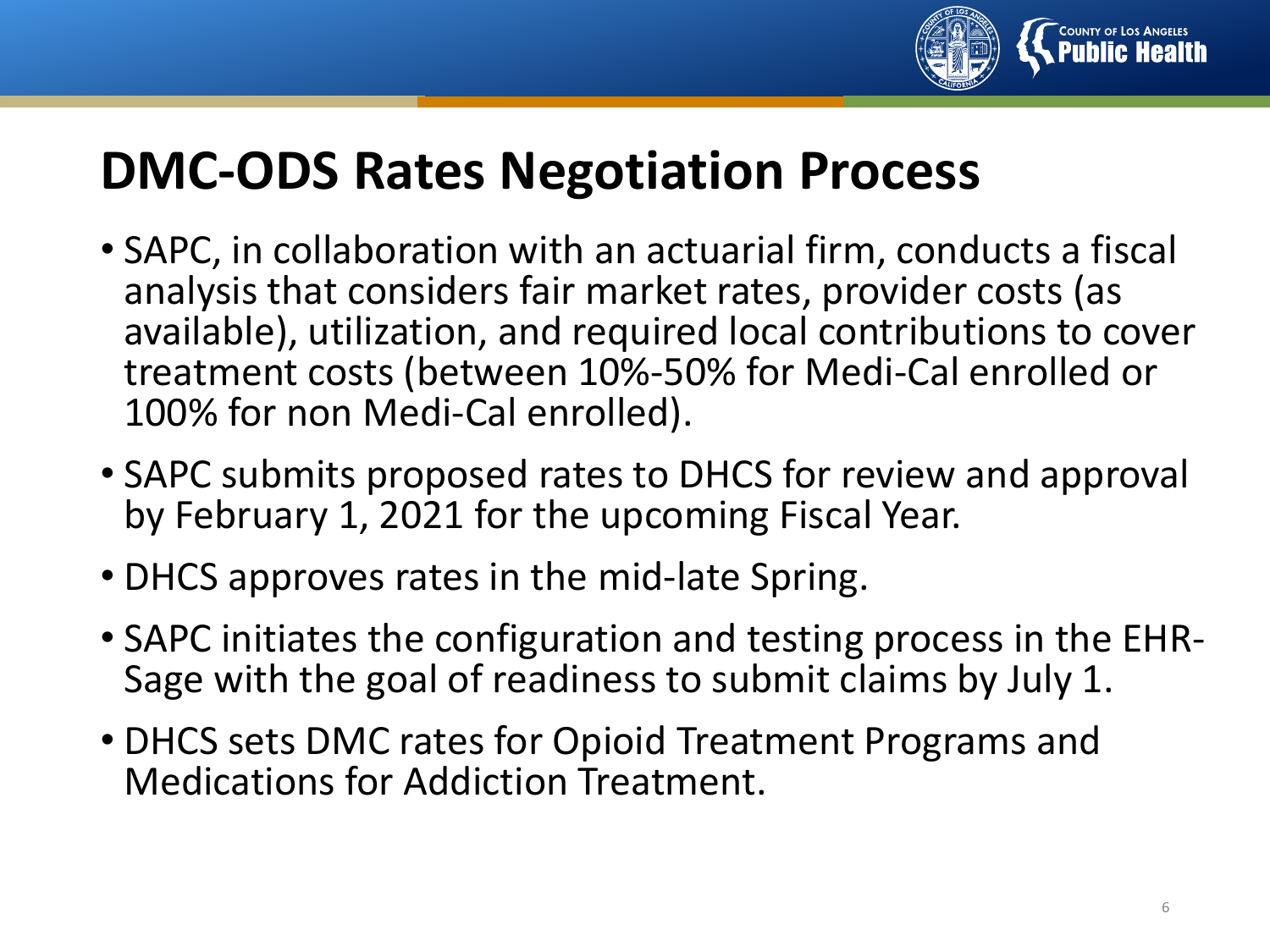

#### **FY 2021-2022 Highlights and Changes**

- SAPC is returning to a standard base rate model for services except continuing youth and perinatal population modifiers
- Nearly all base rates are increasing from FY 2020-21 base rates, which include an increase by the Medicare Market Basket Inflator of 2.3%.

| FY 21-22 Changes over Standard Base Rate |                |  |  |
|------------------------------------------|----------------|--|--|
| <b>ASAM 1.0 - Outpatient</b>             | $+15.6%$       |  |  |
| <b>ASAM 2.0 - Intensive Outpatient</b>   | $+ 14.4%$      |  |  |
| ASAM 3.1, 3.3, 3.5 - Residential         | $+8.4%$        |  |  |
| ASAM 1-WM, 2-WM, 3.2-WM, 7.7-WM, 4-WM    | $+2.3%$        |  |  |
| <b>Case Management</b>                   | $+5.8%$        |  |  |
| <b>Recovery Support Services</b>         | $+33.0%$       |  |  |
| <b>Opioid Treatment Programs</b>         | Not Applicable |  |  |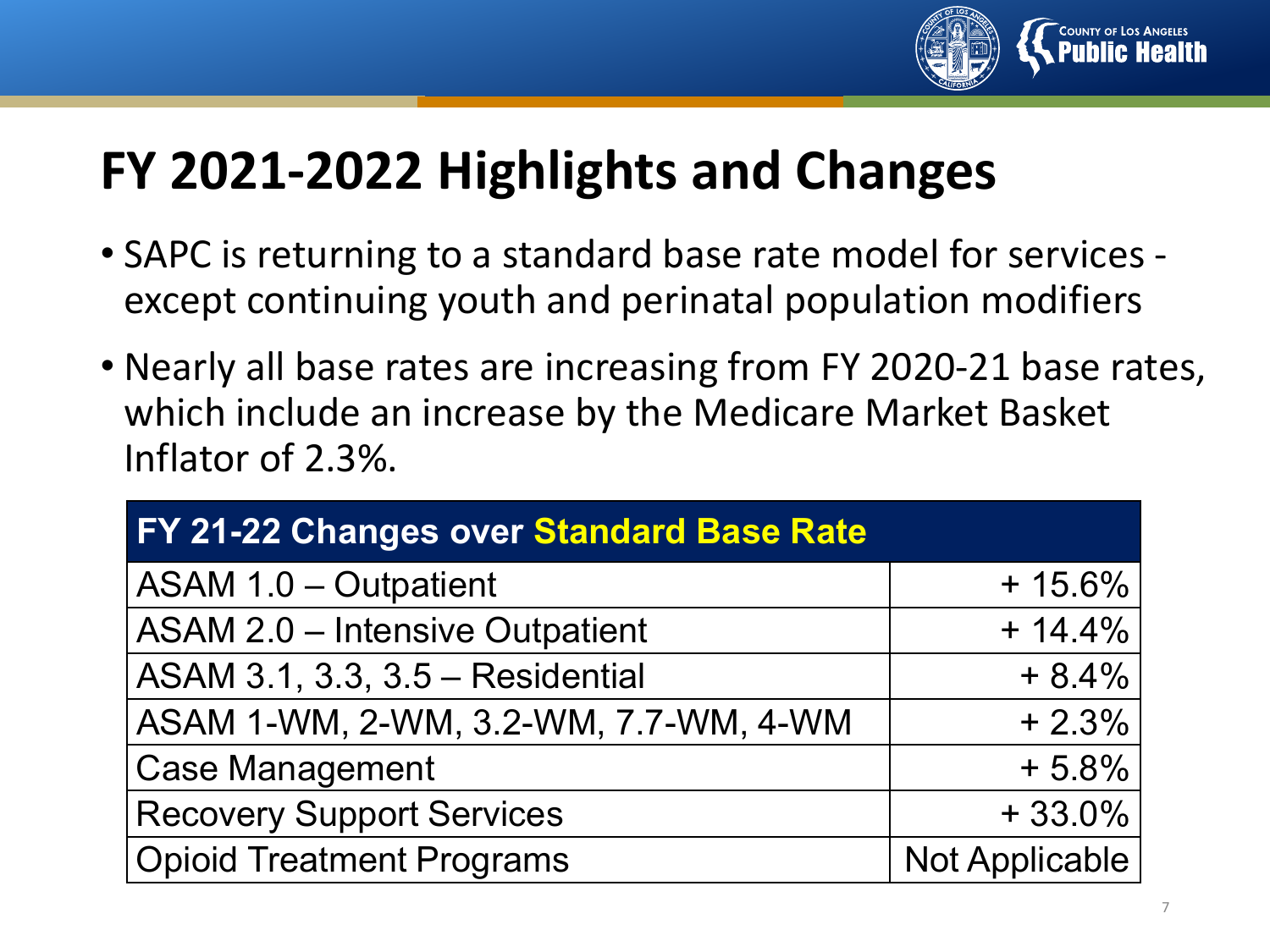

#### **FY 2021-2022 Highlights and Changes**

- Removing staff modifiers for all levels of care but still competitive with surrounding county rates.
- Increased rates grew the required local contribution without increasing volume of service units.

| <b>Comparison Expenditure and Service Utilization</b> |                      |                      |                      |  |
|-------------------------------------------------------|----------------------|----------------------|----------------------|--|
|                                                       | FY 18-19             | FY 19-20             | % Difference         |  |
| <b>Total Expenditures</b>                             | \$178,437,064        | \$255,094,616        | $+43%$               |  |
| <b>Units of Services</b>                              | 69,174,809           | 66,092,376           | $-4%$                |  |
| Local Match $(\sim 30\%)$                             | \$53,531,119         | $$76,528,385 (+43%)$ |                      |  |
| <b>Residential Expenditure Comparison</b>             |                      |                      |                      |  |
|                                                       | FY 18-19             | FY 19-20             | FY 20-21             |  |
|                                                       | <b>Actuals</b>       | <b>Actuals</b>       | <b>Projected</b>     |  |
|                                                       | (No Staff Modifiers) | (Staff Modifiers)    | (Staff Modifiers)    |  |
| <b>ASAM 3.1</b>                                       | \$59,198,502         | \$75,267,458         | \$117,042,518        |  |
| <b>ASAM 3.3</b>                                       | \$1,001,778          | \$1,560,213          | \$2,245,774          |  |
| <b>ASAM 3.5</b>                                       | \$35,015,403         | \$72,852,334         | \$99,447,197         |  |
| <b>Total DMC Rates</b>                                | \$95,215,683         | \$149,680,005        | \$218,735,489        |  |
| Local Match $(\sim 30\%)$                             | \$28,564,705         | $$44,904,002 (+57%)$ | $$65,620,647 (+46%)$ |  |